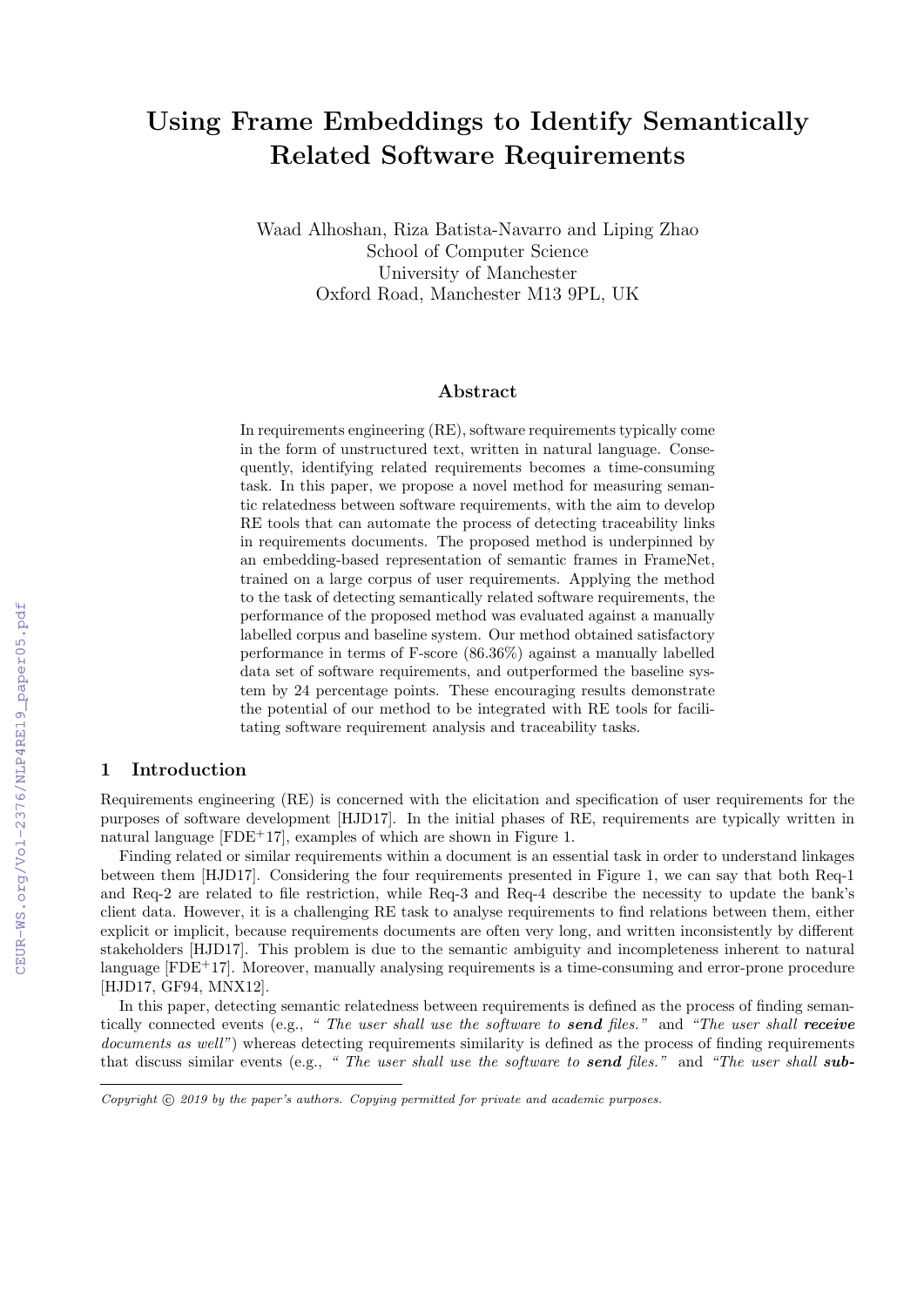- Req-1: The transaction records are kept into a central database of the Bank and only authorised users are able to view the documents.
- Req-2: The Bank's reports are stored and restricted i.e. accessing the logs should be allowed to specific users.
- Req-3: The Bank's clients are requested to confirm their personal information regularly.
- Req-4: Every year the bank control system shall ask the clients to verify their contact information.

Figure 1: Examples of natural-language software requirements.

mit files via the system."). Detecting such relatedness and similarity in requirements thus requires semantic processing [MNX12].

For instance, semantic relatedness has drawn the attention of RE researchers with the goal of automating the creation of traceability links within requirement documents [MNX12, MN15]. In addition, semantic relatedness constitutes a more intuitive method for tracing requirements, since it provides a holistic view and mimics the human mental model in finding similar or related concepts [MN15]. Tracing such relatedness requires representing the natural language—hence, unstructured—requirements, in a more structured manner. Afterwards, the structured requirements can be analysed for semantic relatedness between them.

Techniques in natural language processing (NLP) offer a viable solution to many tasks in RE [DFFP18], including requirements analysis and traceability [MNX12, MN15]. However, majority of the available NLP techniques and resources are not domain-specific, i.e., they are trained or built on general-domain text (e.g., news articles) [DFFP18]. For this reason, a recent research direction in RE has called for "customizing general NLP techniques to make them applicable for solving the problems requirements engineers face in their daily practice" [DFFP18].

One of the recent trends in NLP research is the use of *word embeddings*, which are a semantic representation of a word that captures the context in which it has been used, within a corpus of documents [MCCD13]. They are learned based on the principle of distributional semantics, which posits that words occurring in the same context have similar or related meanings [Har54]. Deep learning offers a framework for representing word context as real-valued vectors, that goes beyond the counting of co-occurrences and takes into account word order as well [BDVJ03].

In this paper, we present and demonstrate a method for measuring semantic relatedness between software requirements, which is underpinned by embeddings representing semantic frames in FrameNet [FB01, Bak17], trained on a domain-specific corpus using deep learning techniques. In our previous work, we constructed FN-RE, a corpus of software descriptions enriched with semantic frame annotations [ABNZ18a, ABNZ18b]. We also proposed a method for detecting implicit relations between semantic frames, through the measurement of similarity between them [AZBN18]. Specifically, we made use of pre-trained word embedding vectors [ECS18] as a means for representing semantic frames, and then computed their similarity, i.e., the cosine distance between any two FrameNet frames X and Y annotated in the FN-RE corpus. Our initial validation, as reported in [AZBN18], yielded an F-score of 83% against human . In this paper, we extend our previous work to demonstrate the measurement of relatedness—based on semantic frames—at the requirement statement level.

The rest of this paper is organised as follows: Section 2 presents a brief background on FrameNet semantic frames. Section 3 discusses our proposed method for measuring semantic relatedness between software requirements. In Section 4, we explain our evaluation procedures, and then we report results relative to a manually labelled data set and a baseline system. Finally, we conclude and briefly discuss our ongoing work in Section 5.

## 2 Analysing requirements using FrameNet

A semantic frame is a coherent structured representation that sums up the meanings given by a statement. According to Fillmore's theory, a semantic frame allows for full understanding of the meaning of a word (e.g., an action signified by a verb) by providing access to related essential knowledge (e.g., participants involved in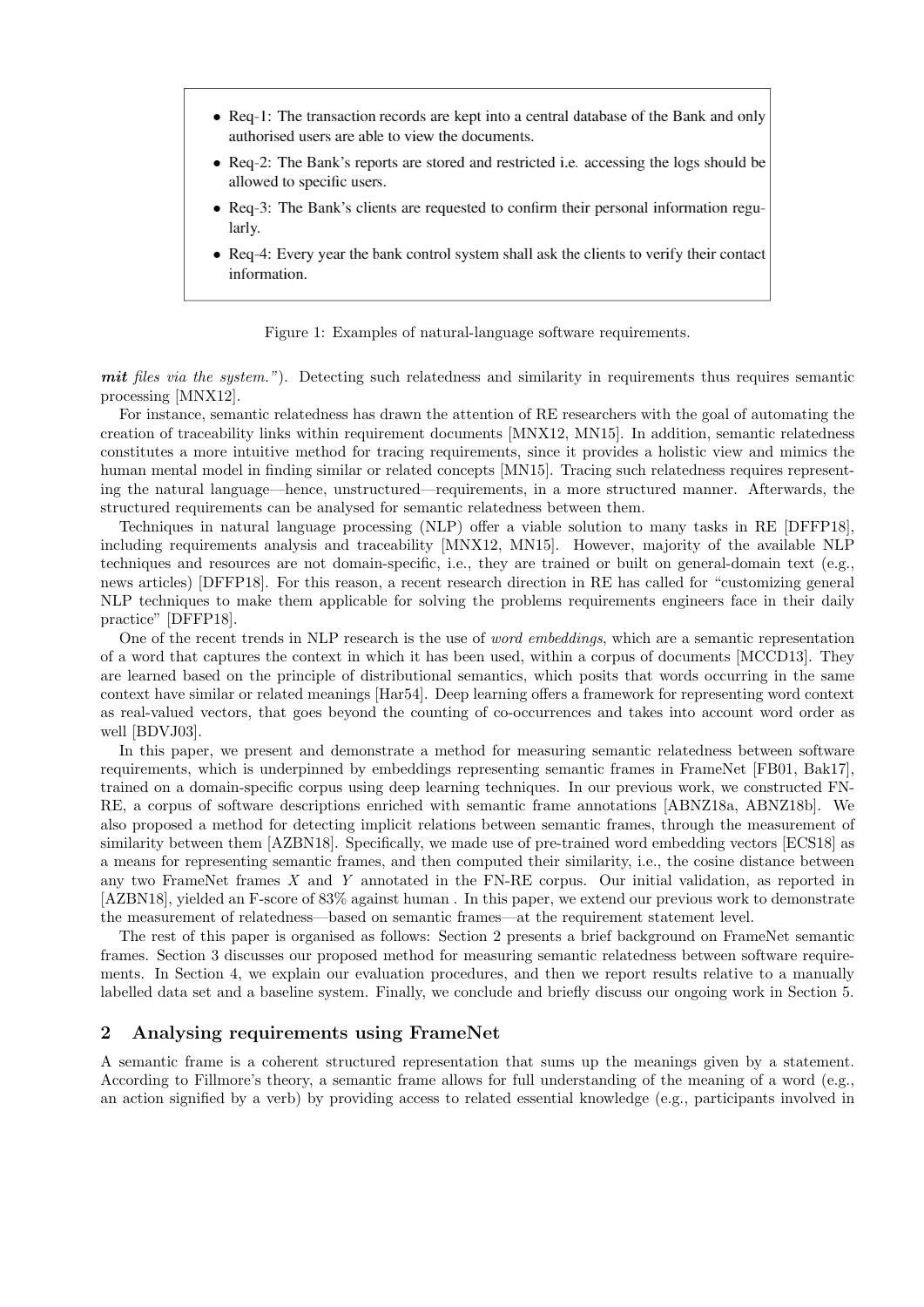the action such as the "who" and "what") [Fil76].

FrameNet is a computational lexicon<sup>1</sup> implemented based on the semantic frames theory [BFL98, Bak17]. The lexicon, accessible via a web-based interface, holds more than 1,200 semantic frames. For every semantic frame in FrameNet, the following information is given: the frame title, definition, a list of frame elements and lexical units (LUs). LUs are words that evoke the frame, represented as a combination of their lemmatised form and part-of-speech (POS) tag. For example, the concept of creation which is included in FrameNet as a semantic frame entitled *Creating*, can be evoked by the LUs *create.v* and *generate.v* (where v stands for verb). Its frame elements specify the participants involved, namely, the Creator, Created entity and Cause, among many others.

The meaning of a given piece of text can be represented in a more structured and explicit form, by annotating the semantic frames it contains. Figure 2 shows examples of requirement statements which have been annotated based on semantic frame information in FrameNet. Each LU evokes a semantic frame that conveys a specific

- Req-1: The transaction records  $[Re *ords*]$  are kept  $[Storing]$  into a central database of the Bank and only authorised [Deny\_or\_grant\_permission] users are able [Capability] to view [Perception\_active] the documents [Text].
- The Bank's reports [Text] are stored [Storing] and restricted  $\bullet$  Req-2: [Deny\_or\_grant\_permission] i.e. accessing the logs [Records] should be allowed [Preventing\_or\_letting] to specific [Specific\_individual] users.
- Req-3: The Bank's clients are requested [Request] to confirm [Verification] their personal information [Information] regularly [Frequency].
- Req-4: Every [*Frequency*] year [*Calendric\_unit*] the bank control [*Being\_in\_control*] system [System] shall ask [Request] the clients to verify [Verification] their contact [Contacting] information [Information].

Figure 2: Software requirements annotated based on FrameNet. The associated lexical units appear in bold font and are followed by the titles of the frames that they evoke, denoted in square brackets.

concept. Words such as "authorised" and "restricted", for instance, evoke the *Deny or grant permission* frame in FrameNet, while words such as "confirm", and "verify" evoke the Verification frame. It can be observed that although Req-1 and Req-2 both pertain to file restriction, they contain words that are lexically different, e.g., "authorised" vs. "restricted", "records" vs. "logs", "kept" vs. "stored". However, these words evoke the same semantic frames, e.g., "kept" and "stored" both evoke the Storing frame.

Tracing the similarity or relatedness between requirements, e.g., between Req-1 and Req-2, or between Req-3 and Req-4, is a non-trivial task. Apart from lexical variation, the syntax structures of these software statements are not identical, thus making the use of heuristic techniques (e.g., word matching) unsuitable. To overcome such issues, there is a need to formulate a method that represents the under-specified meanings of such requirements in a structured form, which can then be used as a basis for automatically measuring relatedness.

# 3 The Proposed Method

In this section, we present our method for detecting semantic relatedness between software requirements. That is, for any two requirement statements, we measured the semantic relatedness between them on the basis of the FrameNet semantic frames that their lexical units evoke.

## 3.1 Preparation of Training Data

Whereas our previous work [AZBN18] employed pre-trained word embeddings learned on a corpus of Stack Overflow messages [ECS18], in this work we decided to train our own embeddings on a corpus of documents that are more similar to software requirements, i.e., a collection of user reviews of mobile applications. Using the web-based AppFollow tool<sup>2</sup>, reviews from different mobile application repositories (e.g., Apple Store and Google Play) were retrieved. The user reviews covered different categories of mobile applications, i.e., business, sports,

<sup>1</sup>https://framenet.icsi.berkeley.edu

<sup>2</sup>https://appfollow.io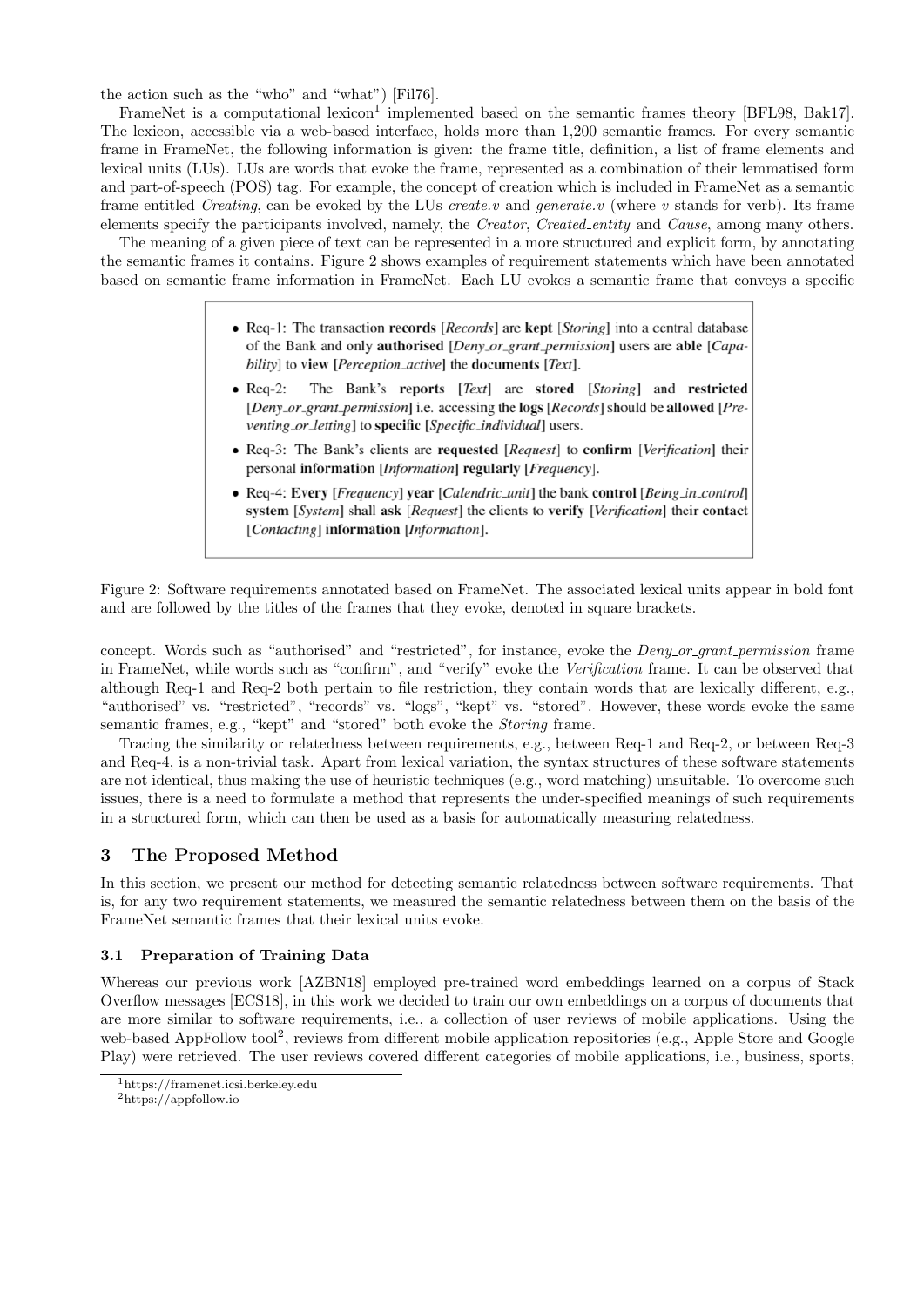health, travel, technology, security, games, music, photos, videos, shopping, lifestyle, books, social networking, finance. While each review came with metadata such as review date, title and per-user application rating, we took into consideration only the textual content of the reviews. This resulted in a total of 3,019,385 unique reviews/documents in our training data set.

The documents in the training data set were then preprocessed with the following steps: sentence splitting, tokenisation, stop-word removal, part-of-speech (POS) tagging and lemmatisation. The preprocessing results allowed us to automatically check for the occurrence of LUs (associated with semantic frames) catalogued in FrameNet, in order to assess the data set's coverage of semantic frames. Based on this, we were able to determine that our mobile application reviews data set covers all of the 123 semantic frames annotated in the FN-RE corpus<sup>3</sup>.

#### 3.2 Training of Word Embeddings

Utilising the preprocessed mobile application reviews data set as a corpus, we trained word embeddings using the continuous bag-of-words (CBOW) learning method of Word2Vec [MCCD13]. A word embedding vector was trained for each LU, which was represented as a combination of its lemmatised form and POS tag. Taking into account the POS tag of an LU makes it possible to train different vectors for words with the same lemma but different parts of speech. It is preferable, for example, to train a vector for "form" as a verb (*form.v*) that is different from the vector for "form" as a noun  $(form.n)$ . The size of each vector was set to 300, following previously reported work [SP18, MCCD13].

#### 3.3 Generation of Frame Embeddings

The word embedding vectors resulting from the previous step were then used to form an embedding-based representation of semantic frames, i.e., *frame embeddings*. That is, for any given semantic frame  $F$ , we collected the vectors corresponding to the LUs that evoke it. The average of these LU vectors is then computed and taken as the frame embedding for F. For instance, as 11 LUs are associated with the Creating frame in FrameNet, a vector containing the average over the 11 word embedding vectors corresponding to these LUs was obtained as part of this step.

#### 3.4 Measuring Frame-to-Frame Relatedness

The generated frame embeddings were employed in computing relatedness between semantic frames. Following our method described in [AZBN18], we used the cosine similarity metric. For FrameNet frames X and Y, let  $R(X, Y)$  denote the relatedness between these two frames:

$$
R(X,Y) = \cos(X,Y) = \frac{\mathbf{F_X} \cdot \mathbf{F_Y}}{\|\mathbf{F_X}\| \|\mathbf{F_Y}\|}
$$
(1)

where  $\mathbf{F}_{\mathbf{X}}$  and  $\mathbf{F}_{\mathbf{Y}}$  are the frame embedding vectors for X and Y, respectively.

The cosine similarity metric measures the angle between two vectors (i.e., frame embeddings). If the vectors are close to parallel (e.g., with  $R(X, Y) \approx 1$ ) then we consider the frames as similar, whereas if the vectors are orthogonal (i.e., with  $R(X, Y) \approx 0$ ), then we can say that the frames are not related.

#### 3.5 Measuring Semantic Relatedness between Requirements

A requirement statement may evoke one or more frames in FrameNet. To measure the semantic relatedness between any two requirement statements  $A$  and  $B$  (i.e., a requirement pair), we generated a frame-to-frame similarity matrix. The rows of this matrix correspond to the frames evoked in statement A while its columns correspond to the frames evoked in the other statement B. Its cells hold the cosine similarity between two frames  $F_A$  and  $F_B$ , where  $F_A$  is a frame evoked in statement A while  $F_B$  is a frame evoked in the other statement B. Given that statement  $A$  contains  $m$  frames while statement  $B$  contains  $n$  frames:

$$
A = (F_{A1}, F_{A2}, \dots, F_{Am})
$$
  
\n
$$
B = (F_{B1}, F_{B2}, \dots, F_{Bn})
$$
\n(2)

<sup>3</sup>https://zenodo.org/record/1291660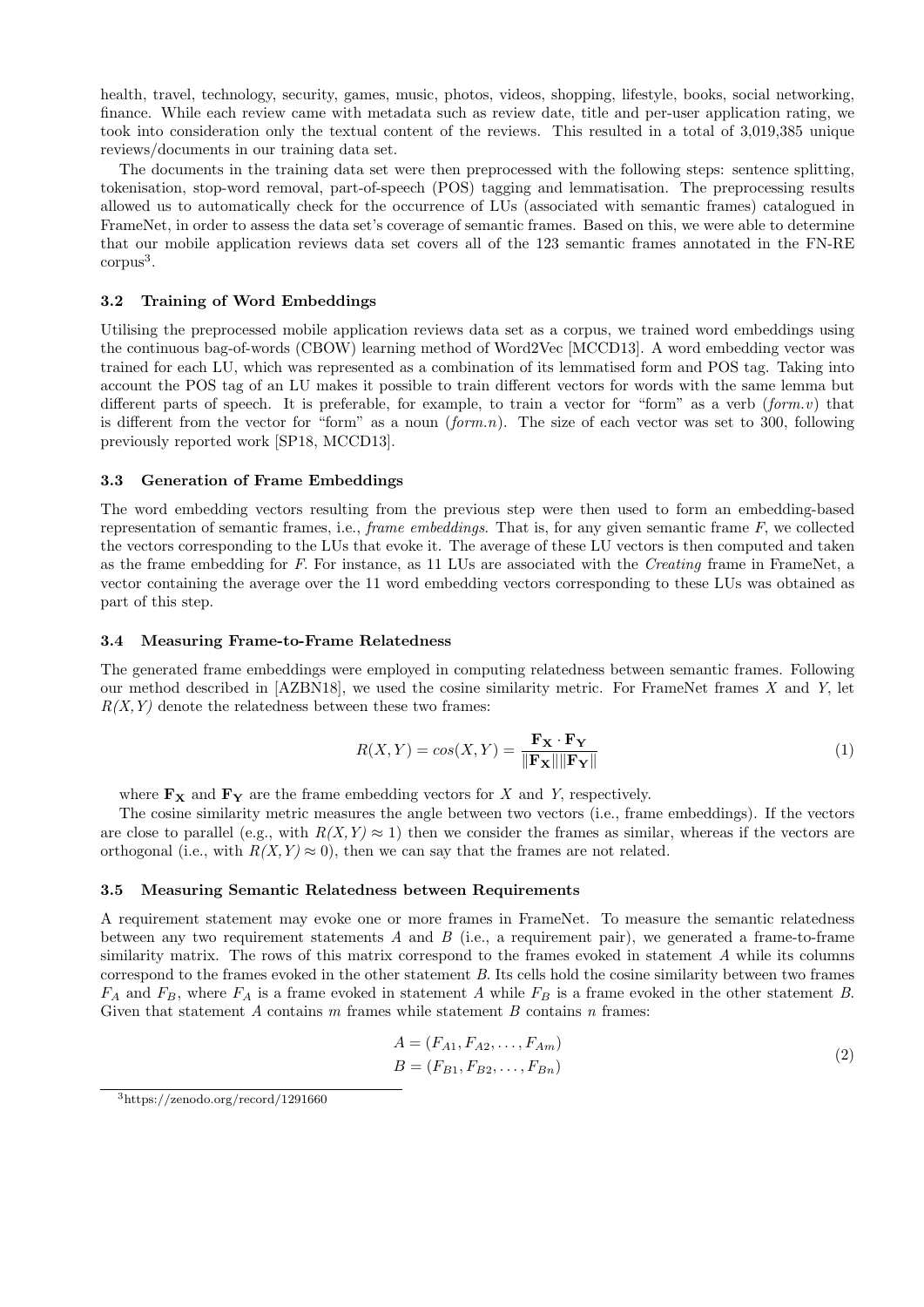The values of the cells of the  $n \times m$  matrix M were determined based on the following equation, where i is the *i*th frame of statement A and *i* is the *i*th frame of statement B, and R is a relatedness score based on cosine similarity, as described above:

$$
M_{i,j} = R(F_{Ai}, F_{Bj})
$$
\n<sup>(3)</sup>

With the cells of matrix M populated in the manner just described, we took the average over all of its cells. This resulted in a real-valued score that corresponds to the semantic relatedness between statement A and statement B.

## 4 Evaluation

For evaluating the proposed method for determining semantic relatedness between requirement statement pairs which we will henceforth refer to as the F2F (or frame-to-frame) method—we used a data set containing human judgements (or labels) as a gold standard. Furthermore, for comparison, we implemented a baseline system underpinned only by word embeddings.

#### 4.1 Manually Labelled Requirement Statement Pairs

We constructed a new data set, SEM-REQ, in which pairs of requirement statements have been manually assigned labels indicating semantic relatedness. This was drawn from the FN-RE corpus which consists of 18 documents, containing a total of 220 requirement statements. At least three requirement statements were randomly selected from each document in FN-RE, where each statement evokes at least one FrameNet semantic frame. This resulted in a set of 60 requirement statements. Each of these was paired with every other statement in the set, generating a total of 1,770 requirements pairs which were all included in SEM-REQ.

We devised a simple scheme for annotating each pair, whereby "Yes" was assigned to a pair if its two requirements are semantically related, and 'No" otherwise. Each pair in SEM-REQ was manually annotated by three annotators: Annotator A, a requirements engineer; Annotator B, an expert in NLP; and Annotator C, the lead author of this paper who is a PhD candidate investigating the use of NLP techniques in RE. Working independently, the annotators carried out the labelling task over a period of six weeks.

In order to assess the consistency of annotations between our annotators, inter-annotator agreement (IAA) was calculated based on the F-score, i.e., the harmonic mean of precision (P) and recall (R). In this case, F-score was computed for each of Annotators A and B, treating Annotator C's annotations as gold standard. Here, true positives are annotations from each of Annotator A and B that overlap with those of Annotator C, while false negatives are those which were missed. The false positives, meanwhile, are comprised of the annotations from each of Annotator A and B which are not in Annotator C's annotations. We obtained an F-score of 83% for Annotator A and 72% for Annotator B. These results indicate that there is a more than satisfactory level of consistency between our annotators, implying that the semantically related requirements that they annotated, can be considered as reliable.

In producing the final set of annotations, we harmonised the labels provided by our three annotators to resolve any disagreements between them. That is, Annotator C revisited every discrepancy, e.g., a requirement pair for which Annotator A has a different opinion from Annotator B, or Annotator C assigned a label that differs from that of Annotators A and B. In cases where she was convinced that Annotator A's (or B's) perspective is more correct, she modified the labels assigned to requirement pairs. Annotations resulting from this harmonisation procedure formed the basis of the final SEM-REQ data set.

#### 4.2 Baseline System

To evaluate the proposed F2F method further we implemented a baseline system underpinned by pre-trained word embeddings, i.e., Google's Word2Vec model<sup>4</sup> which was trained on approximately 100 billion words from a corpus of Google News articles.

Given a pair of requirement statements, the text of each statement was firstly preprocessed through tokenisation, stemming and stop-word removal. The pre-trained word embedding vector for each token in a statement is then retrieved, resulting in n vectors (corresponding to n unique tokens in a statement). We note that we simply ignored out-of-vocabulary words, i.e., tokens for which the word embedding vectors do not exist in the

<sup>4</sup>https://code.google.com/archive/p/word2vec/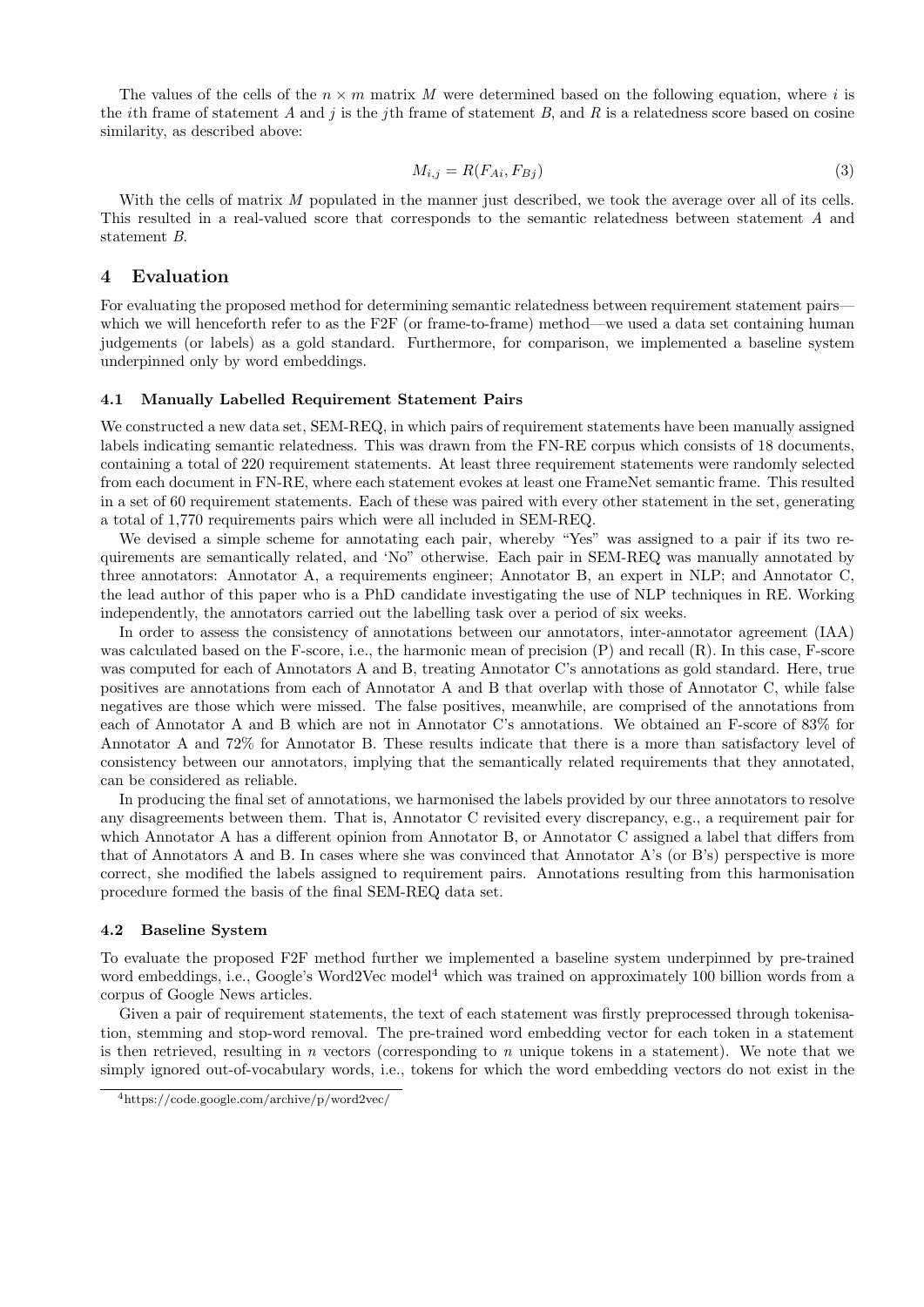

Figure 3: Performance based on F-scores obtained by the baseline system (blue-coloured bars) and F2F method (green-coloured bars) relative to SEM-REQ, depending on the minimum cosine similarity score (on the x-axis) that determines if statements in a pair are considered as semantically related or not.

Word2Vec model. The vectors retrieved for each requirement statement are then averaged, resulting in a vector representation of the statement.

Finally, the semantic relatedness between a pair of requirement statements was determined by computing the cosine similarity between their vector representations. As with our proposed method, the above-mentioned steps were implemented using the Gensim, NLTK, and numpy Python packages.

#### 4.3 Results

We compared the F2F method with the baseline system by applying each of them to the same 1,770 pairs of requirement statements extracted from the SEM-REQ data set. The result obtained, a score s from each of the approaches, corresponds to the average of cosine similarities over the represented embeddings between requirement statements in a pair, where  $0 \leq s \leq 1$ . To help us determine what values of s can be considered as indicative of semantic relatedness, we experimented with different values of a minimum score or threshold  $t$ , whereby we say that the two statements in a pair are semantically related if  $s \geq t$ , and not semantically related otherwise.

For each value of t that was explored, ranging from 0.1 to 0.9 in increments of 0.1, a round of performance comparison was conducted based on the F-scores, obtained by each of the F2F method and the baseline system against the manual labels in SEM-REQ. The results of this comparison are shown in Figure 3.

It can be observed that while the F2F method obtained an F-score as high as  $86.36\%$  (with  $t = 0.4$ ), the best performance obtained by the baseline system is only  $62.42\%$  (with  $t = 0.1$ ). It is also worth noting that the baseline system is unable to detect semantically related statements unless only very low cosine similarity scores, i.e., those between 0.1 and 0.3, are taken into account. This implies that the cosine similarity scores obtained using the baseline system contradict the intuition that scores closer to 0 indicate lower semantic relatedness.

Examples of results obtained by the F2F method are shown in Figure 4. Although the statements in any of the five pairs shown are lexically different, our proposed F2F method detected them as semantically related, consistent with the judegment of human experts on the same pairs. In the first pair, for example, both statements explain a process for registering a new user (or customer) with different software systems. However, personal details (e.g., name and address of the user) required by the registration process were specified in Statement B, which is not the case in Statement A.

By detecting semantically related requirement statements, the F2F method can help in tracing connected events that a system is involved in. The statements of the third pair in Figure 4, for instance, discuss two events involving a cash withdrawal machine (the user specifying his desired amount, and the machine confirming that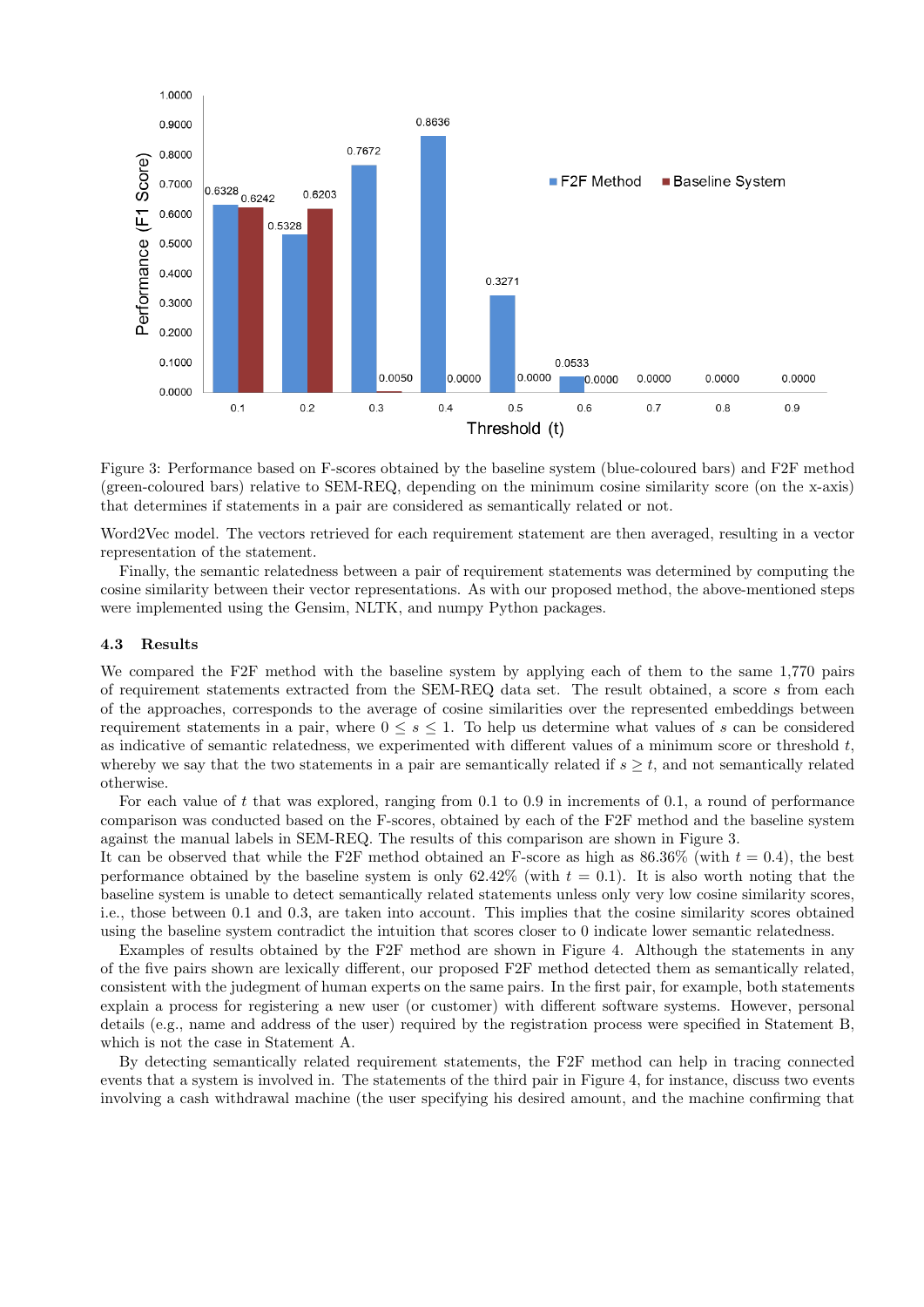| ID A         | <b>Requirement StatementA</b>                                   | ID <sub>B</sub> | <b>Requirement Statement B</b>                                        | <b>F2F Semantic</b>      |
|--------------|-----------------------------------------------------------------|-----------------|-----------------------------------------------------------------------|--------------------------|
|              |                                                                 |                 |                                                                       | <b>Relatedness Score</b> |
| FN-REQ-005-2 | He <b>ACCESSES</b> Heving or lecking access the                 | FN-REQ-007-2    | On registration, they NEED Hove_as_requirement to                     | 0.5287                   |
|              | website, CREATES <sub>Creating</sub> a profile and              |                 | PROVIDE <sub>Supply</sub> name and address, payment                   |                          |
|              | PROVIDES <sub>Supply</sub> his educational                      |                 | details (credit card, etc), shoe sizes, gender,                       |                          |
|              | professional and personal information                           |                 | and any special details                                               |                          |
| FN-REQ-007-2 | On registration, they                                           | FN-REQ-022-3    | WHENTemporal_collocation all items have been                          | 0.4200                   |
|              | NEEDHeve as requirement to PROVIDESupply                        |                 | CHOSEN <sub>Choosing</sub> , the shopper PROVIDES <sub>Supply</sub> a |                          |
|              | name and address, payment details (                             |                 | delivery address.                                                     |                          |
|              | credit card, etc), shoe sizes, gender, and                      |                 |                                                                       |                          |
|              | any special details                                             |                 |                                                                       |                          |
| FN-REQ-030-5 | John <b>INDICATES</b> Indicating that he                        | FN-REQ-030-8    | The ATM VERIFIES verification that the amount                         | 0.5818                   |
|              | WISHES <sub>Desiring</sub> to WITHDRAW <sub>Removing</sub> \$50 |                 | may be WITHDRAWNRemoving from his account.                            |                          |
|              | dollars.                                                        |                 |                                                                       |                          |
| FN-REQ-015-9 | After the Account Manager                                       | FN-REQ-022-1    | The Pizza Ordering SYSTEMGizmo                                        | 0.4007                   |
|              | APPROVES <sub>Deny or grant permission</sub> the                |                 | ALLOWS Preventing or letting the user of a web                        |                          |
|              | purchase, an authorisation signature                            |                 | browser to ORDERRequest_entity pizza for home                         |                          |
|              | MAY Possibility be REQUIRED Heve_as_requirement-                |                 | delivery.                                                             |                          |
| FN-REQ-007-1 | Customers will NEEDHeve_es_requirement to                       | FN-REQ-015-9    | After the Account Manager                                             | 0.5098                   |
|              | <b>REGISTER Recording</b> with the Odd Shoe                     |                 | APPROVES <sub>Deny_or_grant_permission</sub> the purchase,            |                          |
|              | Company to MAKEIntentionally create orders.                     |                 | an authorisation signature MAY possibility be                         |                          |
|              |                                                                 |                 | REQUIRED Heve as requirement .                                        |                          |

Figure 4: Examples of results obtained by the proposed method on selected requirement statements in the SEM-REQ data set. The titles of semantic frames evoked by the statements are shown as subscripts appearing after the corresponding lexical units.

said amount can be withdrawn), with the latter having a dependency on the former. Tracing such relations within a requirement document is desirable, as it can aid, for example, in identifying dependency links between system features.

The obtained relatedness scores as presented in Figure 4 indicate various grades of semantic relatedness. For example, in the third requirement pair (which has the highest relatedness score of 58.18% among the examples shown), the statements refer to similar (e.g., Removing in the withdrawal sense) and connected events, e.g., Verification and Indicating (the user's bank account), where the frames share LUs. Meanwhile, in the fourth requirement pair (which has the lowest relatedness score of 40.07% among the examples), the frames in the two statements are not similar although they are semantically connected (i.e., *Deny or grant permission* and Preventing or letting). Since these frames share contextual information in the trained frame embeddings, the statements in the requirement pair were correctly detected as semantically related. This indicates that, as desired, our proposed method accounts for contextual similarity in detecting semantic relatedness between requirement statements.

As shown in previous work, semantic frames are a promising means for capturing the meaning of requirements (e.g., [JM17]). Our encouraging results demonstrate that with careful selection of a threshold or minimum similarity score (for determining semantic relatedness), our proposed F2F method—which combines the strengths of semantic frames and embedding-based representations—can be applied to RE tasks such as software requirements analysis and traceability.

# 5 Conclusion

We presented a novel method for measuring semantic relatedness between software requirements, with a view to enhancing their traceability in requirements documents. The proposed method is based on the development of an embedding-based representation of semantic frames in FrameNet (i.e., frame embeddings), trained on a large corpus of user requirements, consisting of more than three million mobile application reviews. The performance of the method is encouraging as indicated by very good results (i.e., an F-score of 86.36%), outperforming a baseline system by 24 percentage points. In our immediate future work, we shall integrate this method with an RE tool for analysing and tracing semantic relatedness of software requirements. This in return, will aid in organising and grouping related system features described in requirements documents.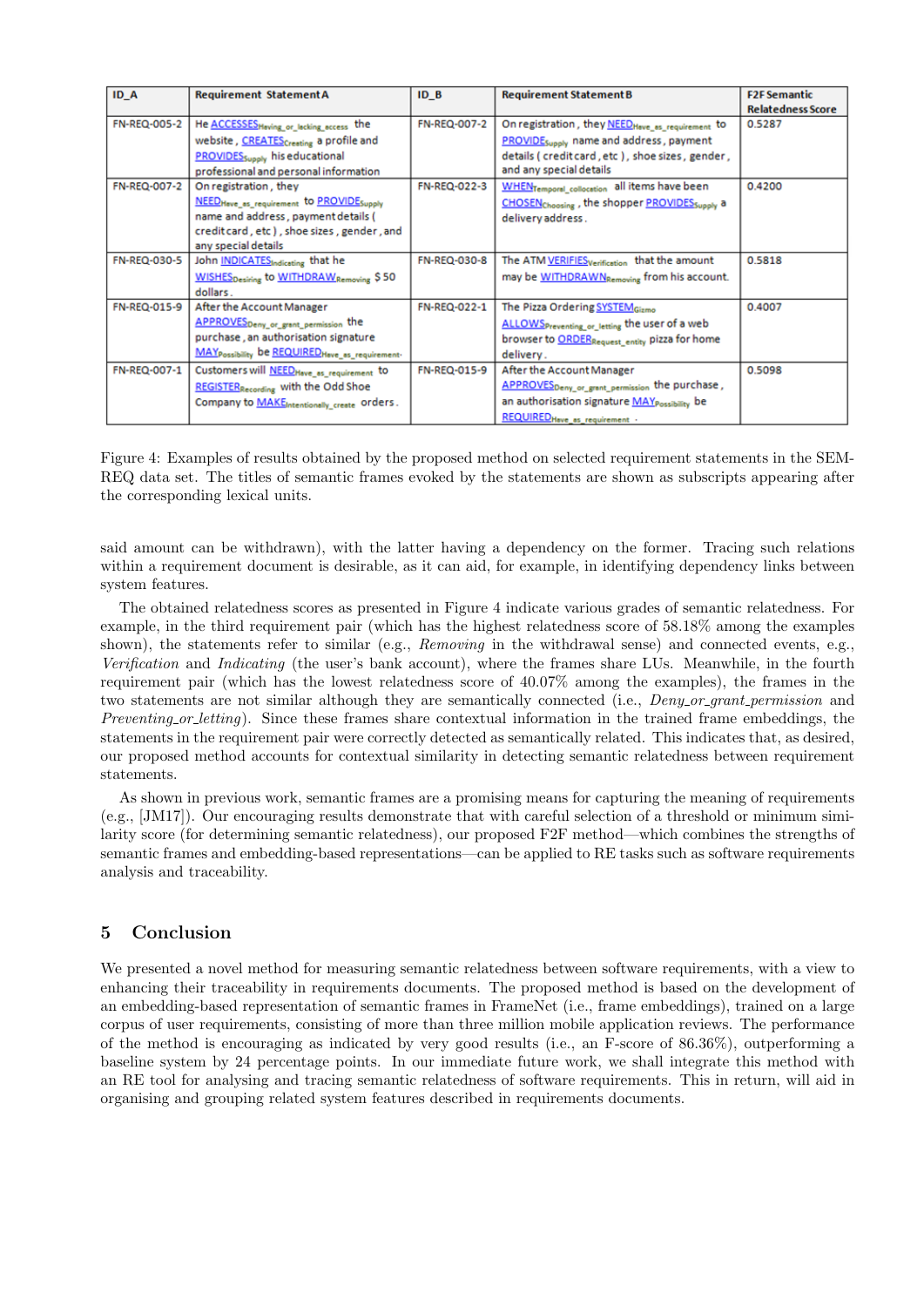## References

- [ABNZ18a] Waad Alhoshan, Riza Batista-Navarro, and Liping Zhao. A framenet-based approach for annotating software requirements. In Tiago Timponi Torrent, Lars Borin, and Collin F. Baker, editors, Proceedings of the Eleventh International Conference on Language Resources and Evaluation (LREC 2018), Paris, France, 2018. European Language Resources Association (ELRA).
- [ABNZ18b] Waad Alhoshan, Riza Batista-Navarro, and Liping Zhao. Towards a corpus of requirements documents enriched with semantic frame annotations. In 2018 IEEE 26th International Requirements Engineering Conference (RE), pages 428–431, 2018.
- [AZBN18] Waad Alhoshan, Liping Zhao, and Riza Batista-Navarro. Using semantic frames to identify related textual requirements: An initial validation. In Proceedings of the 12th ACM/IEEE International Symposium on Empirical Software Engineering and Measurement, ESEM '18, pages 58:1–58:2, New York, NY, USA, 2018. ACM.
- [Bak17] Collin F Baker. Framenet: Frame semantic annotation in practice. In Handbook of Linguistic Annotation, pages 771–811. Springer, 2017.
- [BDVJ03] Yoshua Bengio, R´ejean Ducharme, Pascal Vincent, and Christian Janvin. A neural probabilistic language model. J. Mach. Learn. Res., 3:1137–1155, March 2003.
- [BFL98] Collin F Baker, Charles J Fillmore, and John B Lowe. The berkeley framenet project. In Proceedings of the 17th international conference on Computational linguistics-Volume 1, pages 86–90. Association for Computational Linguistics, 1998.
- [DFFP18] Fabiano Dalpiaz, Alessio Ferrari, Xavier Franch, and Cristina Palomares. Natural language processing for requirements engineering: The best is yet to come. IEEE Software,  $35(5):115-119$ ,  $2018$ .
- [ECS18] Vasiliki Efstathiou, Christos Chatzilenas, and Diomidis Spinellis. Word embeddings for the software engineering domain. In Proceedings of the 15th International Conference on Mining Software Repositories, pages 38–41. ACM, 2018.
- [FB01] Charles J Fillmore and Collin F Baker. Frame semantics for text understanding. In Proceedings of WordNet and Other Lexical Resources Workshop, NAACL, 2001.
- [FDE+17] Alessio Ferrari, Felice DellOrletta, Andrea Esuli, Vincenzo Gervasi, and Stefania Gnesi. Natural language requirements processing: a 4d vision. IEEE Software, (6):28–35, 2017.
- [Fil76] Charles J Fillmore. Frame semantics and the nature of language. Annals of the New York Academy of Sciences, 280(1):20–32, 1976.
- [GF94] Orlena CZ Gotel and CW Finkelstein. An analysis of the requirements traceability problem. In Proceedings of IEEE International Conference on Requirements Engineering, pages 94–101, 1994.
- [Har54] Zellig S Harris. Distributional structure. Word, 10(2-3):146–162, 1954.
- [HJD17] Elizabeth Hull, Ken Jackson, and Jeremy Dick. Requirmenets Engineering. Springer, London, 2017.
- [JM17] Nishant Jha and Anas Mahmoud. Mining user requirements from application store reviews using frame semantics. In International Working Conference on Requirements Engineering: Foundation for Software Quality, pages 273–287. Springer, 2017.
- [MCCD13] Tomas Mikolov, Kai Chen, Greg Corrado, and Jeffrey Dean. Efficient estimation of word representations in vector space. arXiv preprint arXiv:1301.3781, 2013.
- [MN15] Anas Mahmoud and Nan Niu. On the role of semantics in automated requirements tracing. Requir.  $Enq., 20(3):281-300, 2015.$
- [MNX12] Anas Mahmoud, Nan Niu, and Songhua Xu. A semantic relatedness approach for traceability link recovery. In 2012 20th IEEE International Conference on Program Comprehension (ICPC), pages 183–192, 2012.